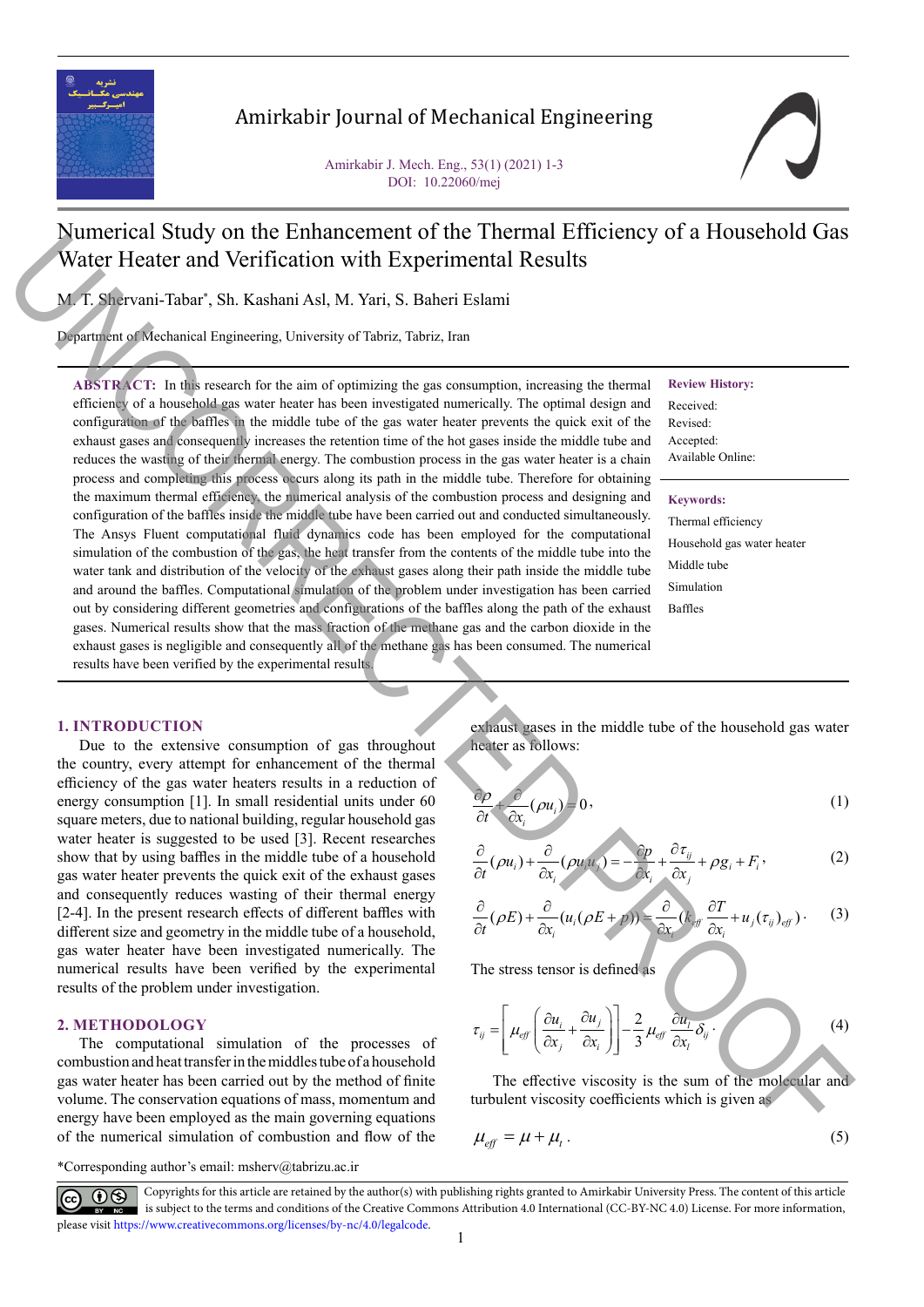

The effective conduction coefficient is the sum of the conduction and turbulent conduction coefficients and is given as

$$
K_{\text{eff}} = K + K_{t} = K + \frac{C_{P}\mu_{t}}{\text{Pr}_{t}}.
$$
\n
$$
(6)
$$

It should be noted that conduction, diffusion of species, and dispersion of viscosity have been considered for balance and conservation of energy in the computational simulation of the problem. It should also be noted that combustion includes releasing of thermal energy due to the conversion of the chemical species to one another.

The model of Eddy-Dissipation has been used in computational simulation of the combustion process. In this model, the reaction rate is controlled by turbulence.

Also, the k-*ε* turbulence model has been employed for the computational simulation of the turbulent flow of the exhaust gas [5].

### **3. RESULTS AND DISCUSSION**

Table 1 presents the mass fraction of different species of the exhaust gas at the downstream of the adjustable warhead

**Table1. Mass fractions of species in the optimized final model**

| Species                    | Mass fraction (Percent) |
|----------------------------|-------------------------|
| Methane (CH <sub>4</sub> ) | $4.61E-16$              |
| Oxygen $(O_2)$             | 0.1705                  |
| Carbon dioxide $(CO2)$     | 1.87e-12                |
| Carbon monoxide (CO)       | 0.0337                  |
| Water $(H2O)$              | 0.0434                  |
| Nitrogen $(N_2)$           | 0.7522                  |